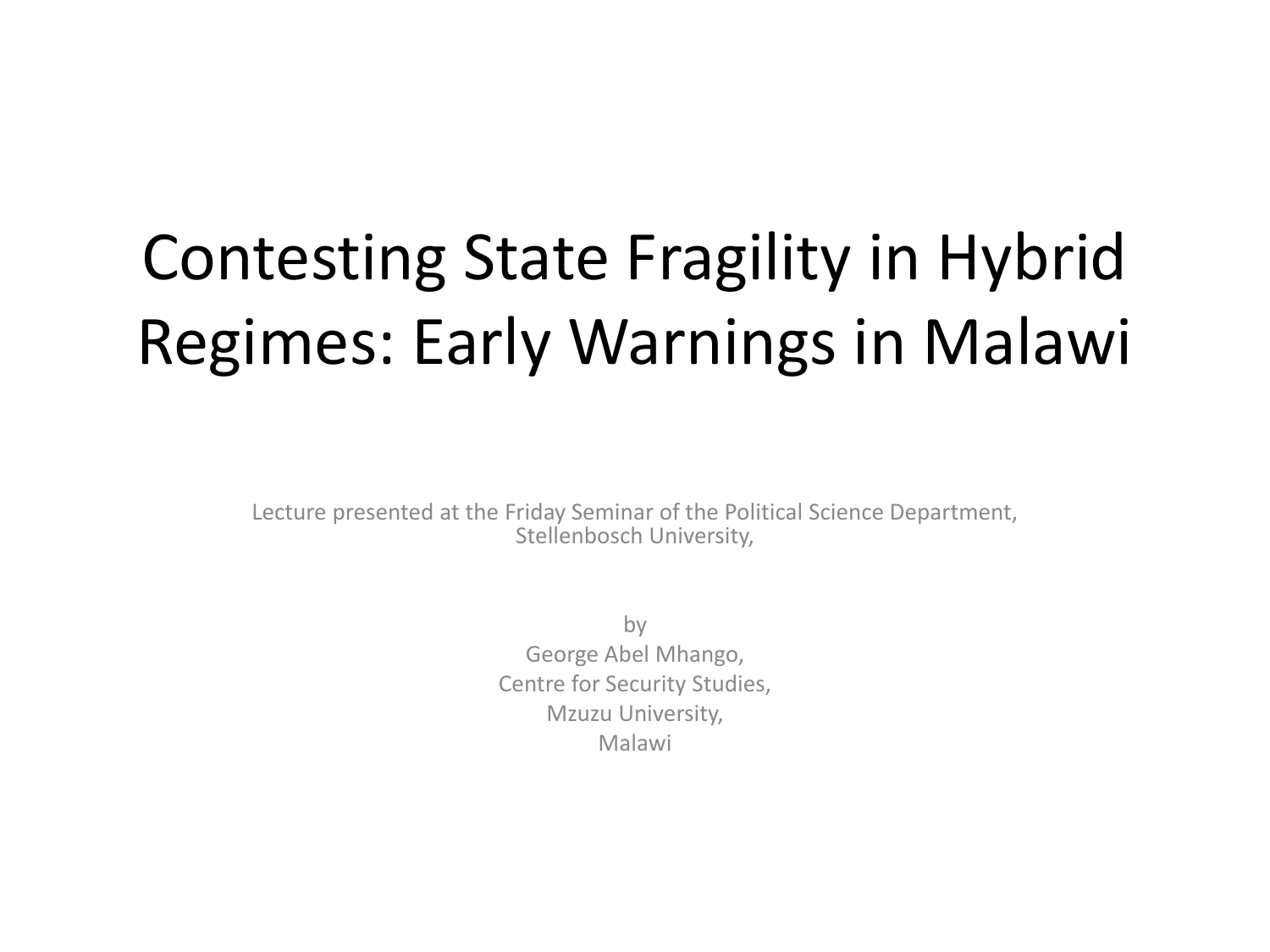#### Outline of Presentation

- Background
- Fragile States
- Hybrid Regimes
- Are Hybrid Regimes Fragile?
- Early Warnings of Fragility
- Early Warnings in Malawi
- Conclusion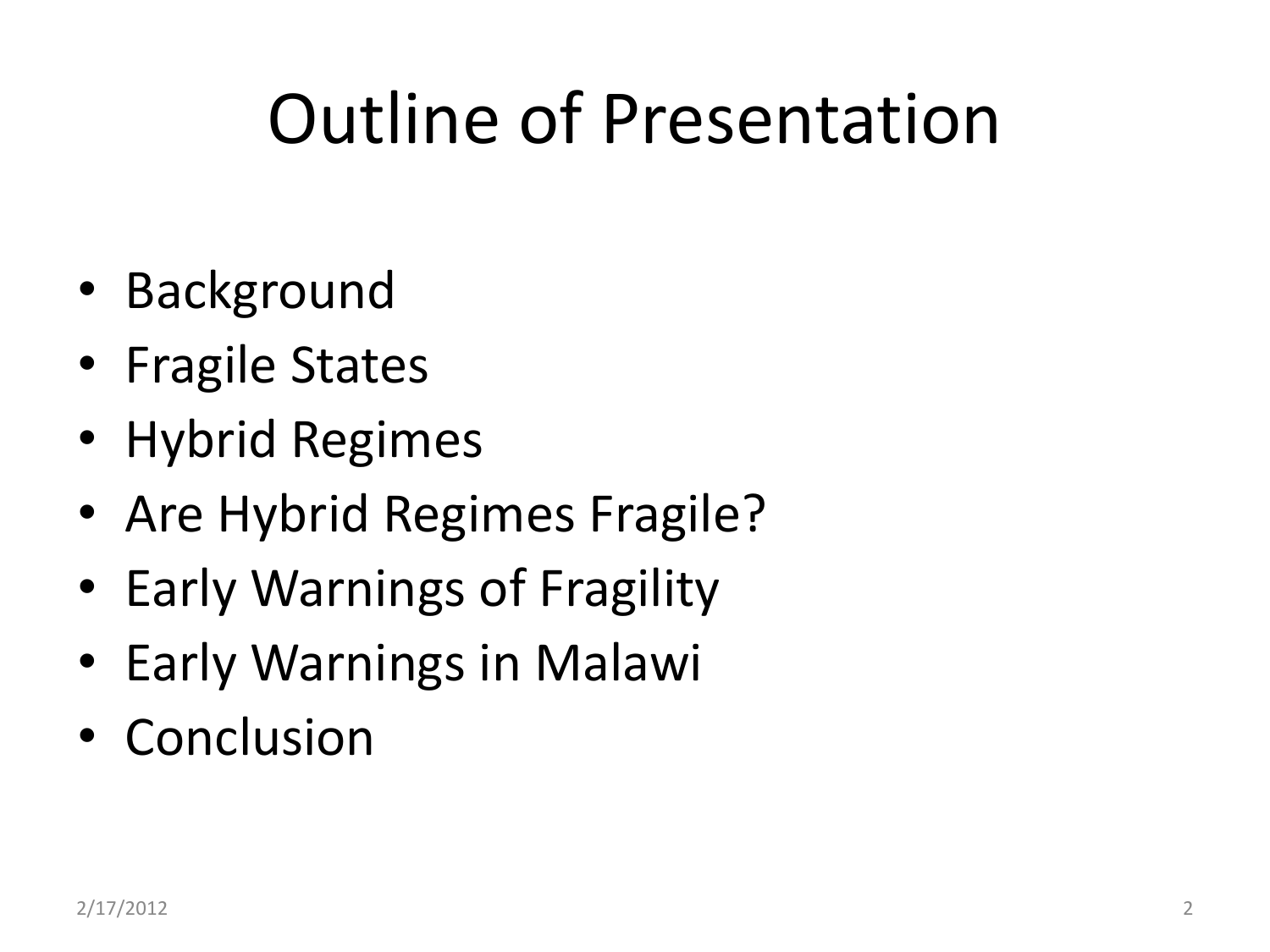#### Background

- 2004 2009 a period of unprecedented economic growth that earned international recognition for Malawi
- Success attributed to sound economic and political governance
- However, since 2010 Political and economic problems linked to deteriorating governance and economic mismanagement
- Situation worsened on 20<sup>th</sup> July 2011, by indiscriminate shooting of 20 civilians during nationwide protest against deepening economic and political ill-governance.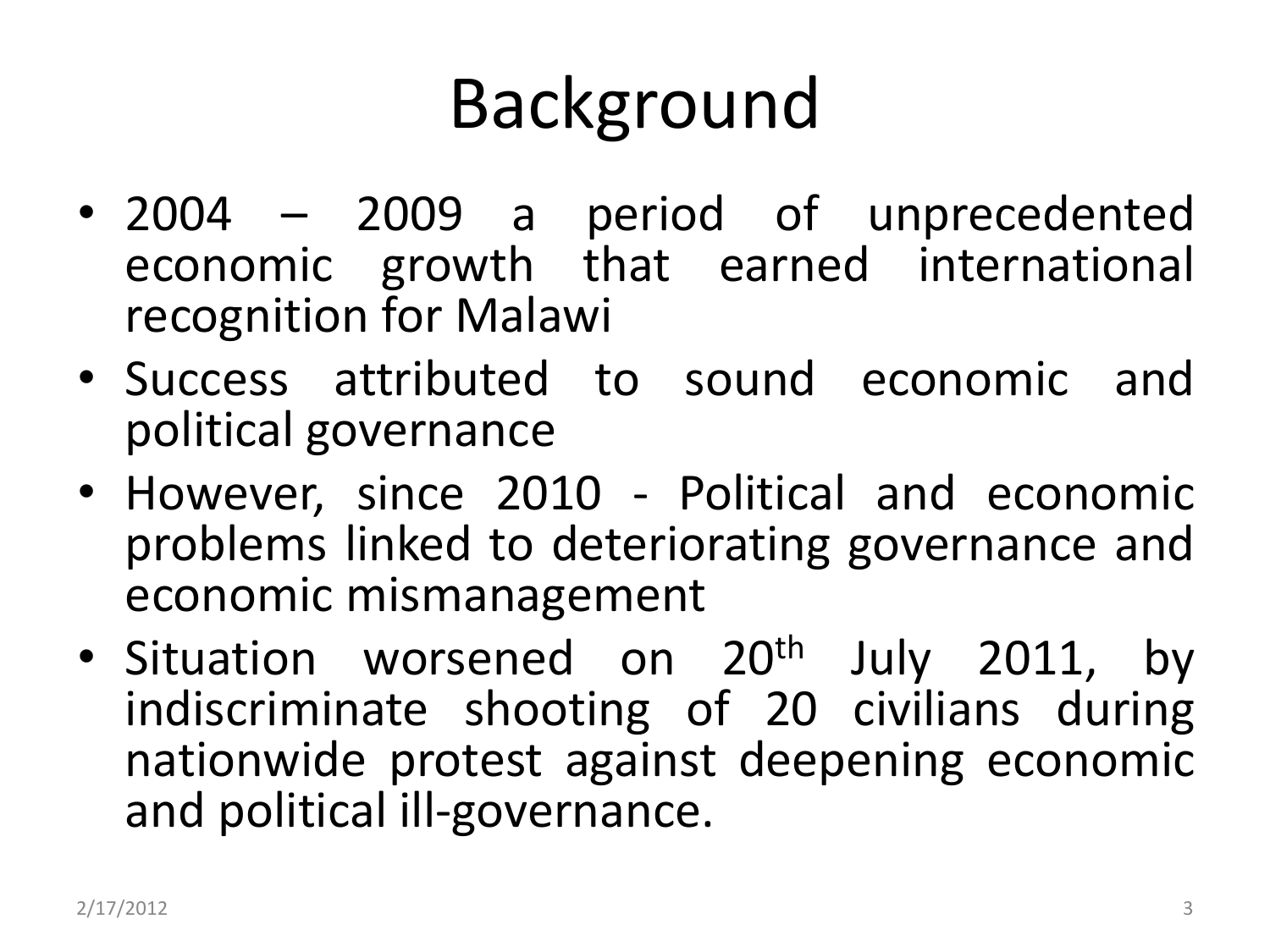#### Background Cont'd

- Condition labelled 'crisis' by some analysts raising fears that Malawi may become a 'failed' state (Cammack,2011).
- Sadden turnaround challenges the assumptions of stability of hybrid regimes.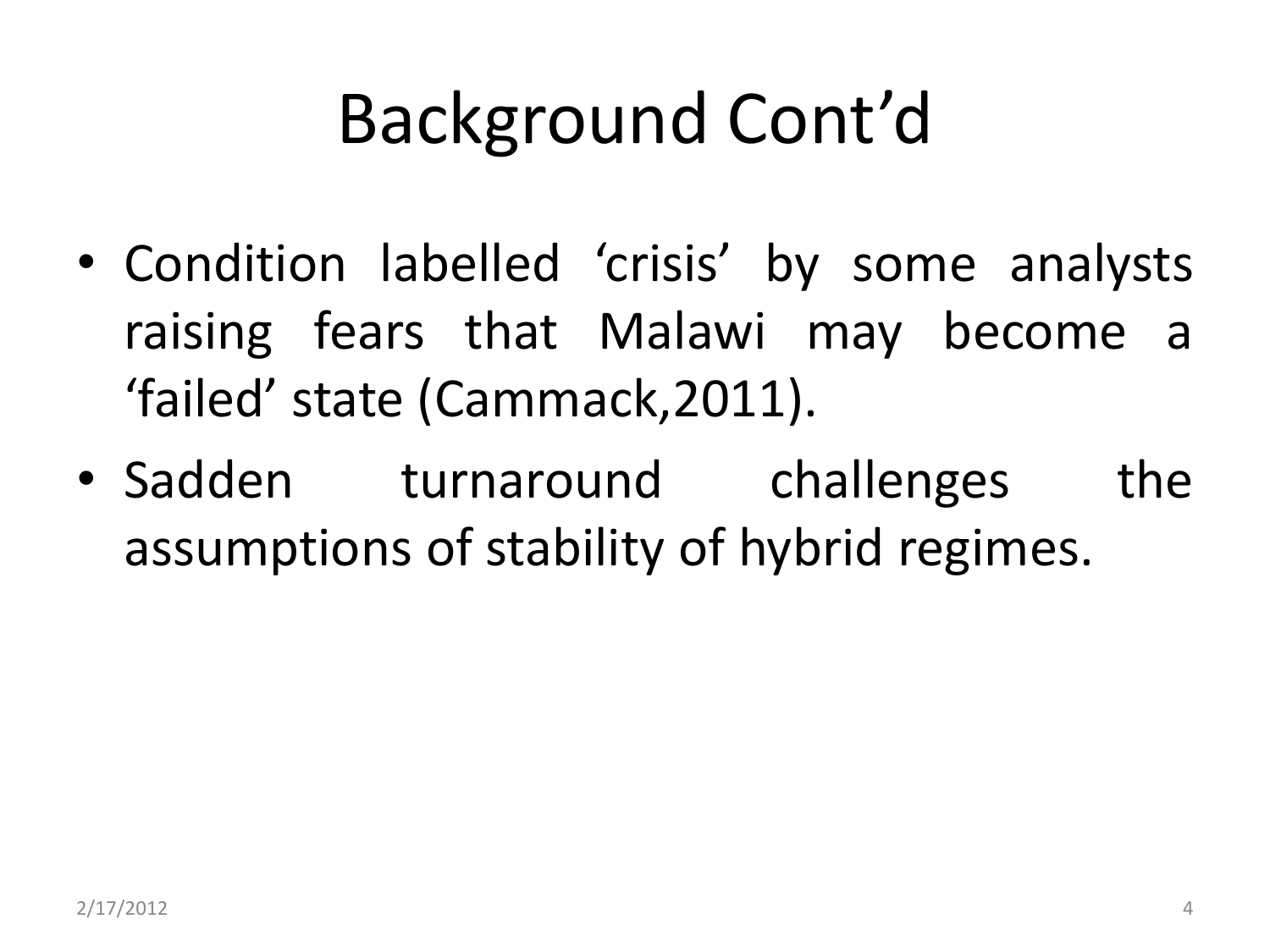#### What Are Fragile States?

A sample of definitions

- **DFID**: those where the government cannot or will not deliver core functions to the majority of its people, including the poor (DFID, 2005)
- **CSRC**: a state that is susceptible to crisis in one or more of its subsystems particularly shocks and conflicts (CRSC, 2006)
- **OECD DAC**: states unable to meet their population's expectations or manage changes in expectations and capacity through the political process (OECD, 2009)
- **CRISE**: those that are failing or at risk of failing with respect to authority, comprehensive service entitlements and legitimacy (CRISE, 2009)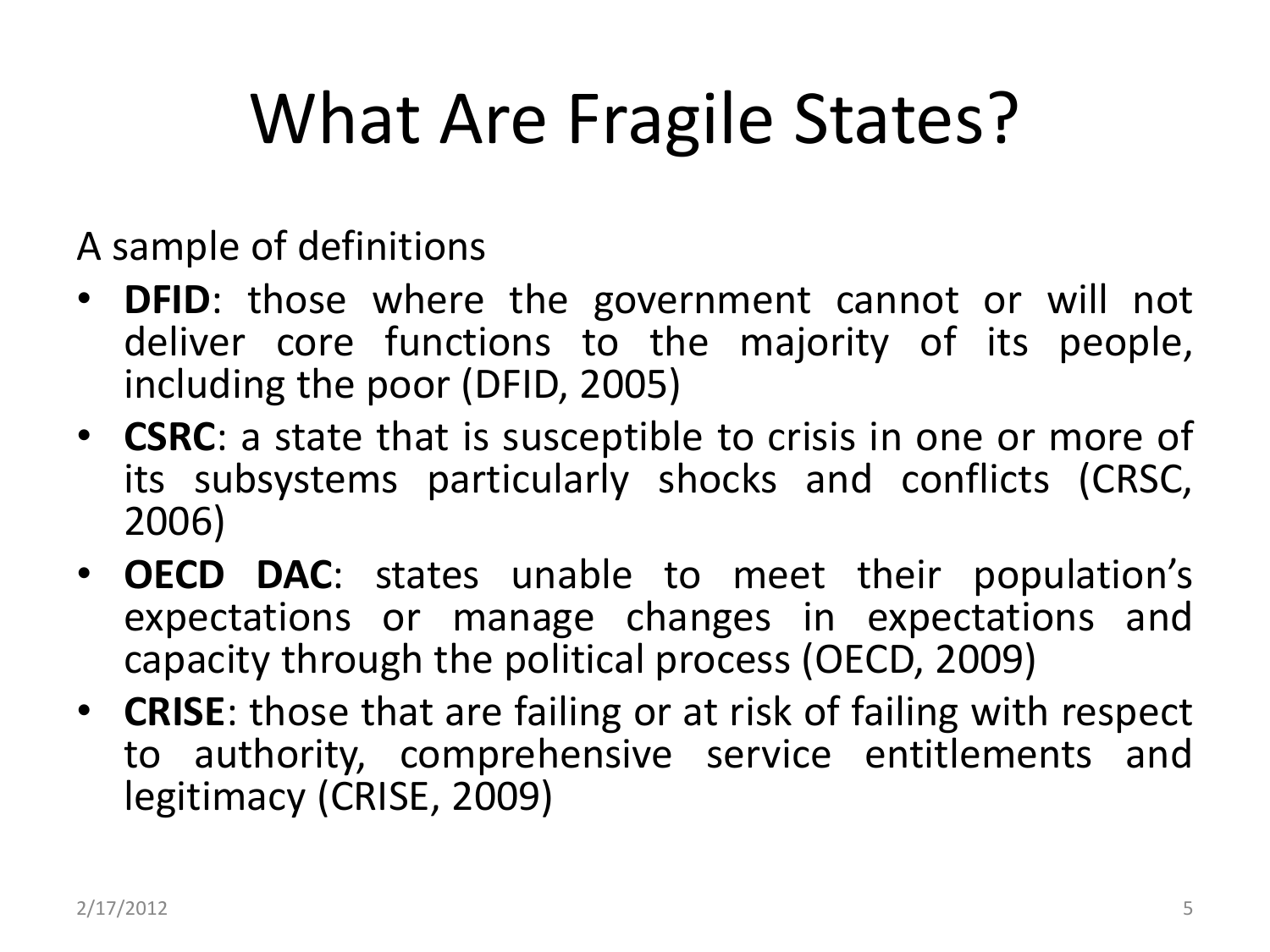#### Hybrid Regimes

- **Hybrid regimes**: combine democratic and authoritarian practices. Existence of formally democratic political institutions, such as multiparty electoral competition, masks the reality of authoritarian domination
- Key elements (Menocal 2007; Diamond 2002; Carothers 2002):

Neopatrimonialism and bigman politics, weak institutions, feckless populism, dominant power politics, shallow political participation, contested rules of the game, corruption, elite reversals

• Hybrid regime and fragile state not the same (Menocal 2007; Cammack, 2006). However, factors behind their existence overlap.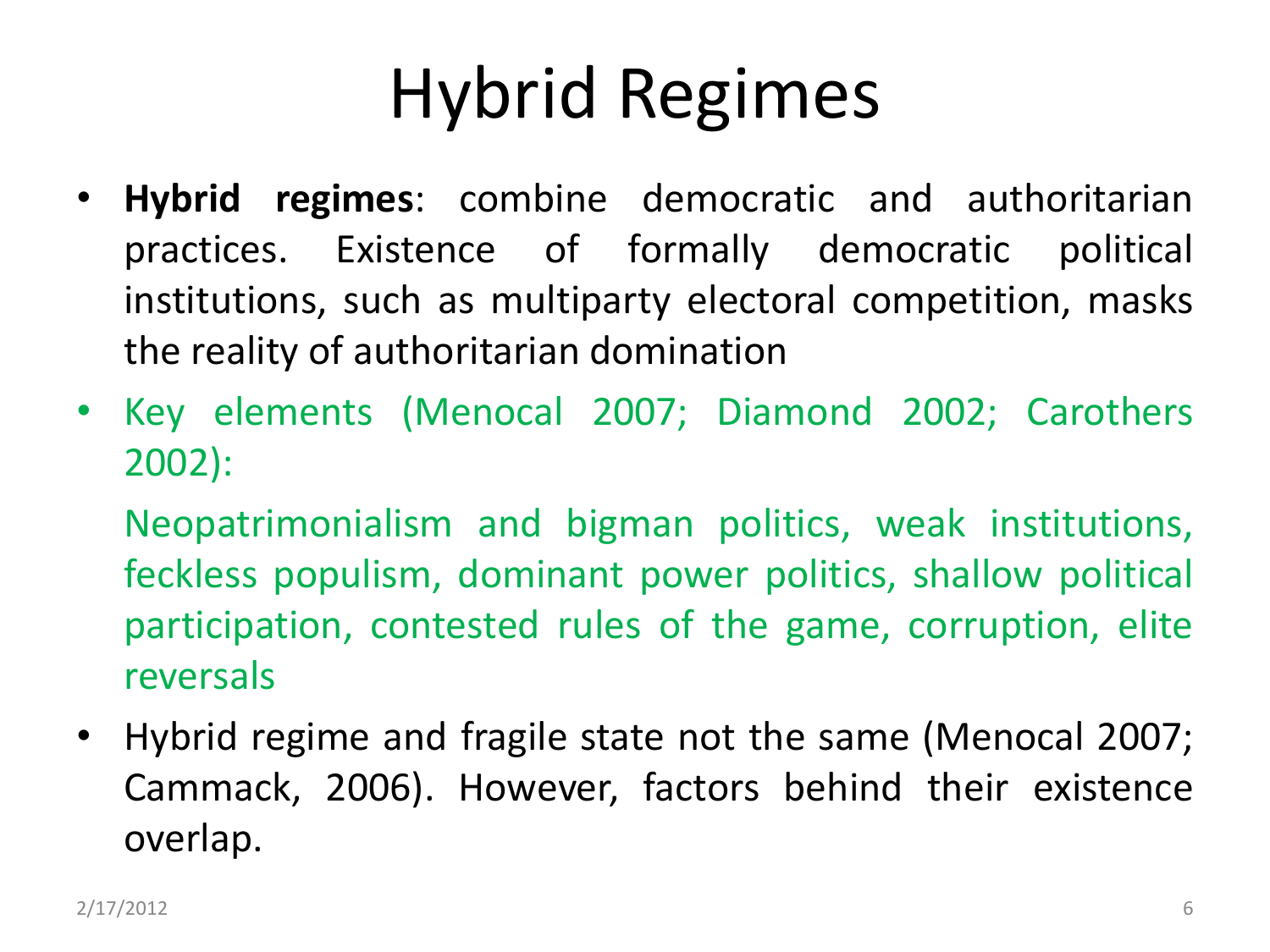#### Characteristics of Fragile States and Hybrid Regimes

| <b>Factors</b>                 | <b>Fragile State</b>                                                                                                                                                                                                                                                                          | <b>Hybrid Regime</b>                                                                                                                                                                                   |
|--------------------------------|-----------------------------------------------------------------------------------------------------------------------------------------------------------------------------------------------------------------------------------------------------------------------------------------------|--------------------------------------------------------------------------------------------------------------------------------------------------------------------------------------------------------|
| <b>Structural and Economic</b> | Poverty, low income, economic<br>decline, violent conflict<br>demographic stress                                                                                                                                                                                                              | Rent maximization, corruption                                                                                                                                                                          |
| Political and Institutional    | Crises of legitimacy and<br>authority, bad governance,<br>repression of political<br>competition, weak (formal)<br>institutions, hybrid political<br>orders, institutional multiplicity,<br>state predation, lack of<br>institutional reform, state<br>predation, neopatrimonial<br>politics, | Neopatrimonialism and<br>bigman politics, weak<br>institutions, feckless populism,<br>dominant power politics,<br>shallow political participation,<br>contested rules of the game,<br>elite reversals. |
| Social factors                 | Horizontal inequalities, identity<br>fragmentation, lack of social<br>cohesion,                                                                                                                                                                                                               | weak civil society                                                                                                                                                                                     |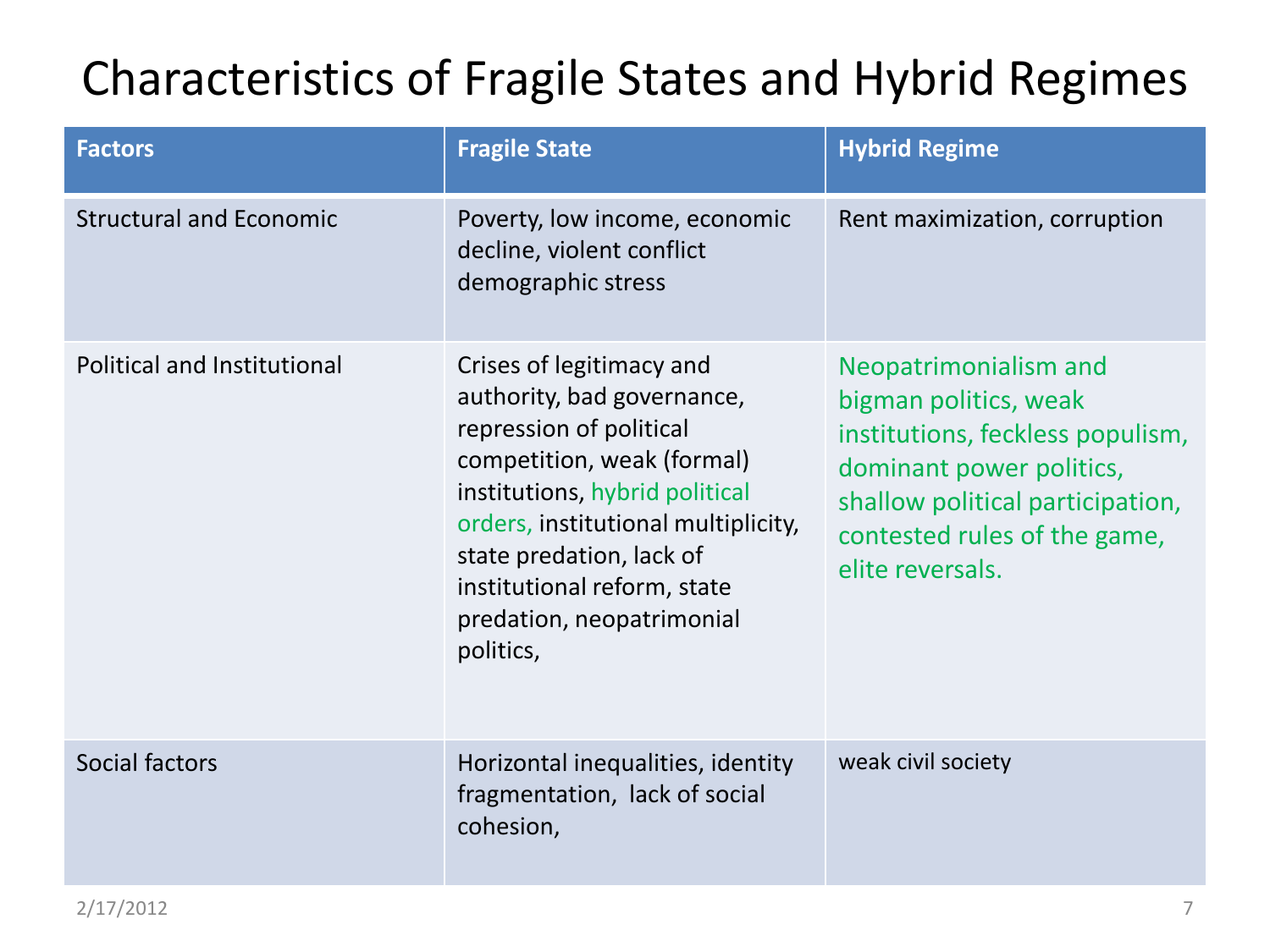#### Are Hybrid Regimes Fragile? (2011 Data)

| <b>Country</b>      | <b>Average FH Score</b> | <b>SFI&amp;M Score</b> | <b>SFI&amp;M Condition</b> |
|---------------------|-------------------------|------------------------|----------------------------|
| Tanzania            | 3.0                     | 12                     | <b>Serious</b>             |
| Senegal             | 3.0                     | 9                      | Moderate                   |
| Sierra Leone        | 3.0                     | 19                     | High                       |
| Lesotho             | 3.0                     | 11                     | Moderate                   |
| Zambia              | 3.5                     | 15                     | <b>Serious</b>             |
| Mozambique          | 3.5                     | 14                     | <b>Serious</b>             |
| Malawi              | 3.5                     | 16                     | High                       |
| Liberia             | 3.5                     | 18                     | High                       |
| Kenya               | 3.5                     | 12                     | Serious                    |
| <b>Nigeria</b>      | 4.0                     | 17                     | High                       |
| Guinea              | 4.0                     | 17                     | High                       |
| <b>Burkina Faso</b> | 4.0                     | 17                     | High                       |
| Uganda              | 4.5                     | 17                     | High                       |
| Burundi             | 5.0                     | 18                     | High                       |
| Madagascar          | 5.0                     | 14                     | <b>Serious</b>             |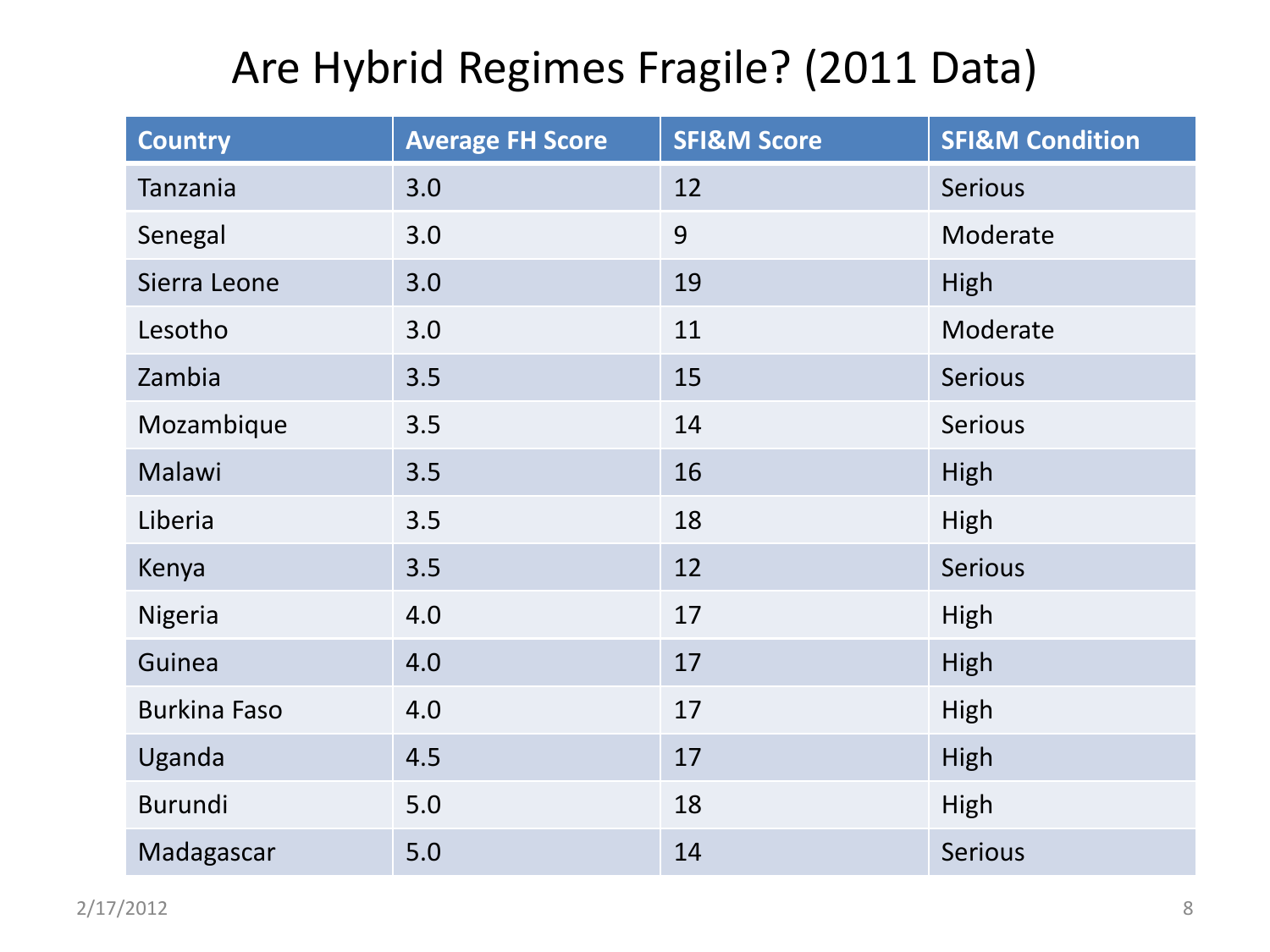#### **Zone of Interaction Between State Fragility and Hybrid Regime**

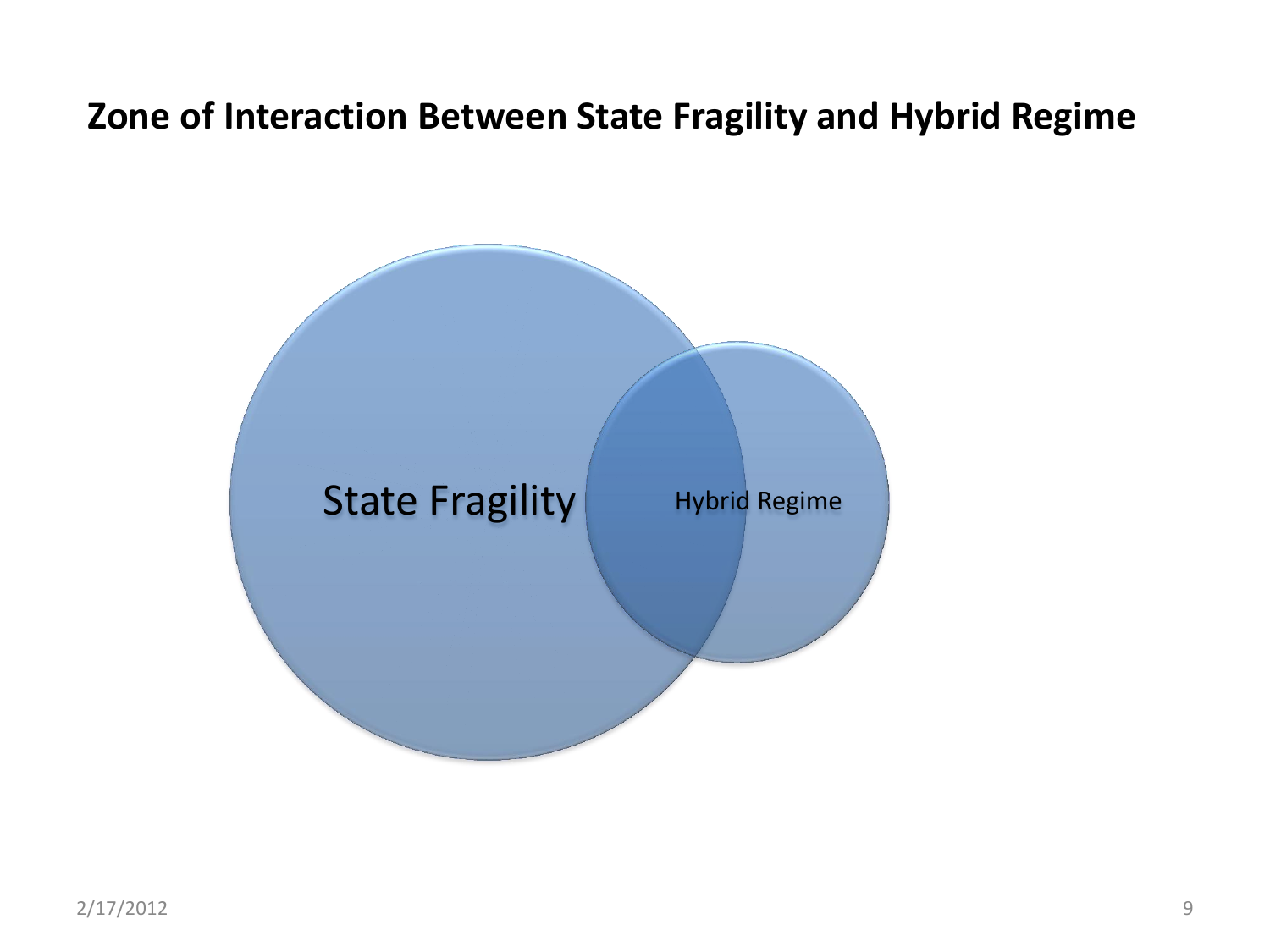## Early warnings of Fragility

• Depends on whether fragility is considered a condition, a process or both

1) **Global Tools**: US' Political Instability Taskforce (PITF) – regime type, infant mortality, interstate conflict, state-led political discrimination.

2) **Continental**: APRM?

**In Hybrid regimes:**

• Focus on how factors that perpetuate the regimes can also impinge on peace, security and development, hence serving as triggers of instability.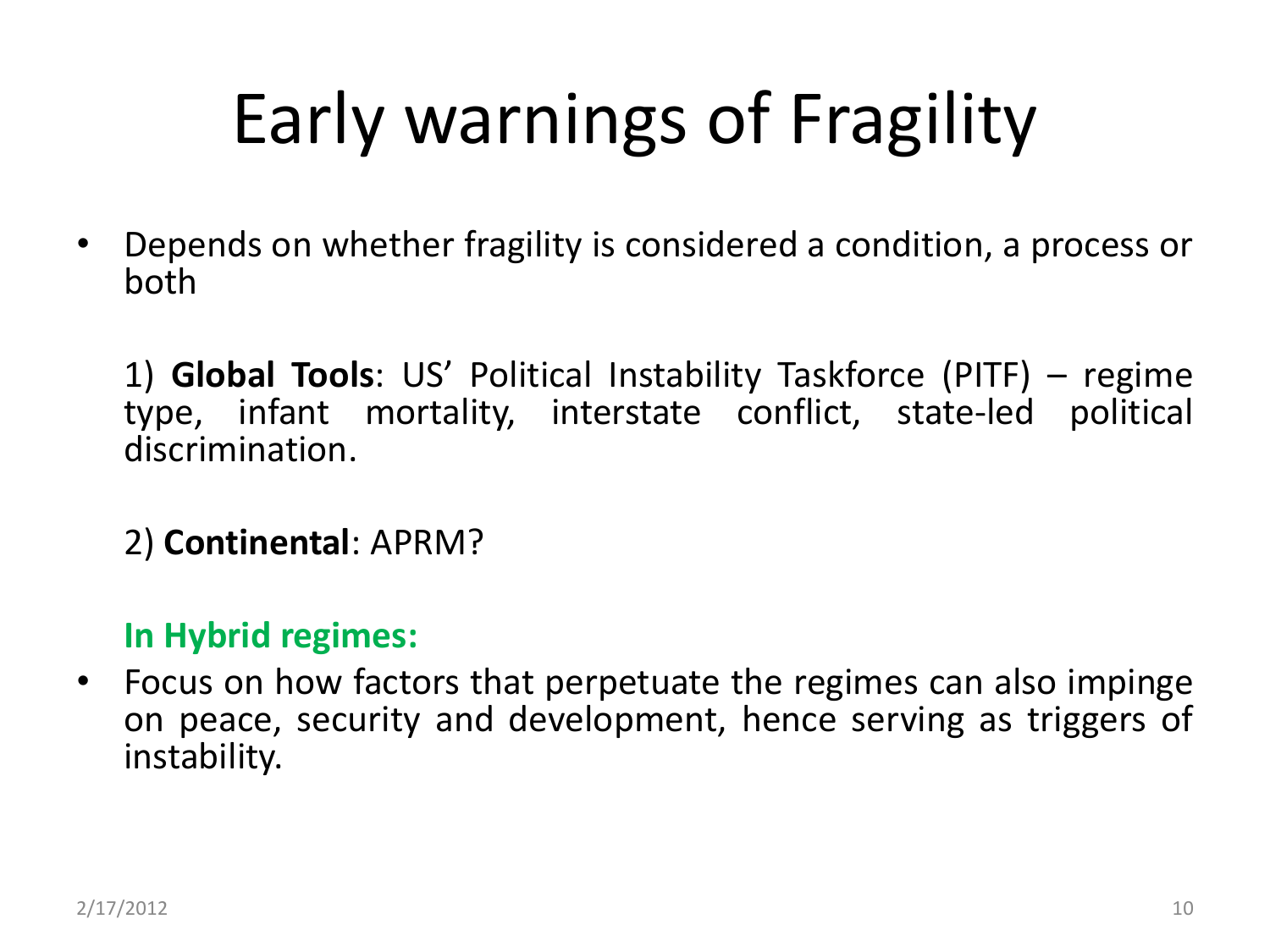#### Early Warnings in Malawi

- The 2009 General elections: a critical juncture Democratic Progressive Party (DPP) gets overwhelming majority in Parliament (Reward of effectiveness or Sympathy vote?).
- Ruling Party begins to push for unpopular laws in parliament (eg Local Government amendment Act, Restriction on publication of materials critical of government (Section 46 of the Penal Code), Injunctions Bill,
- Followed by serious Cabinet + party reorganization (Veterans sidelined for inept youthfuls).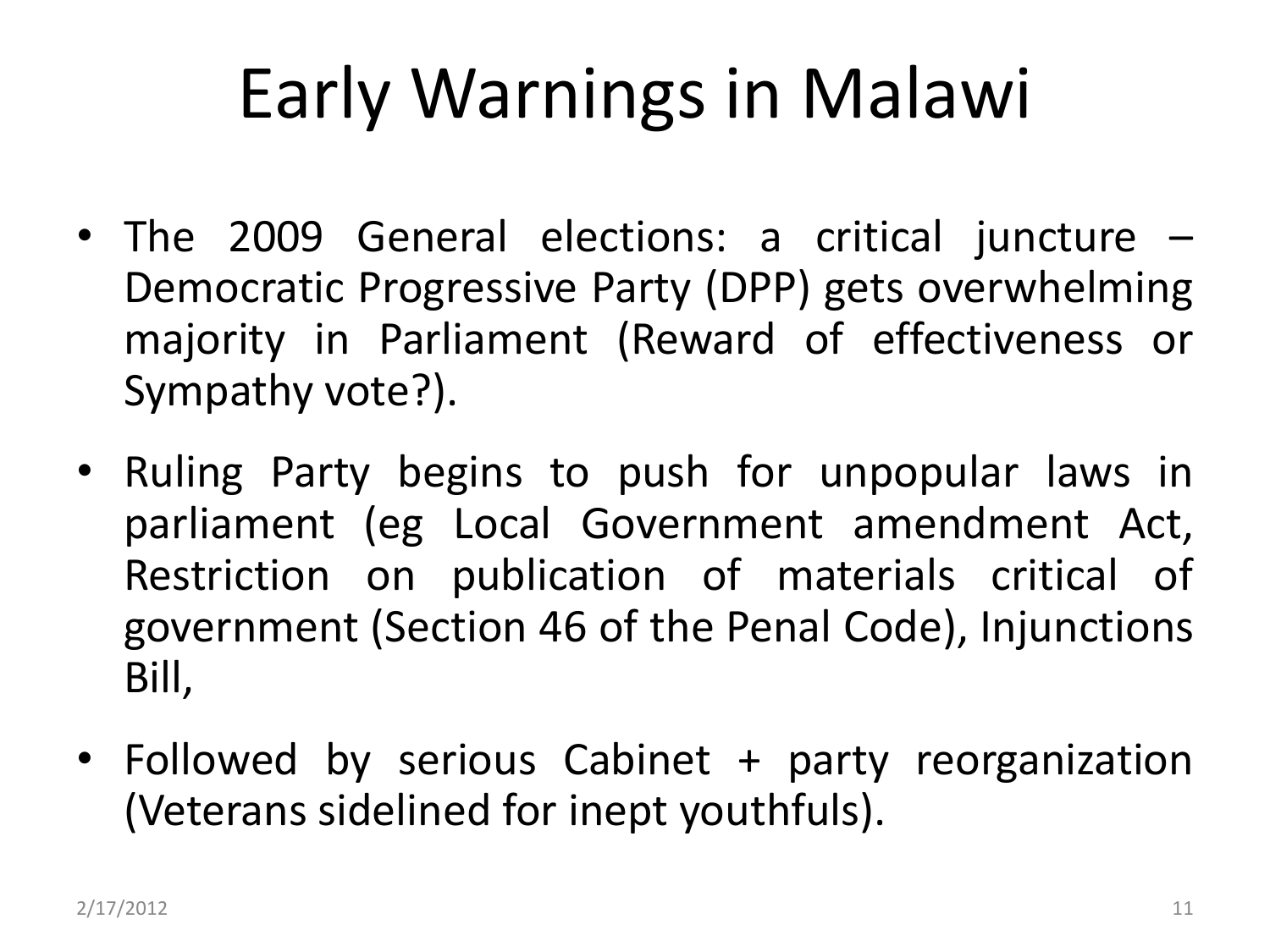- A succession wrangle sets in as early as 2010 incumbent begins selling his younger brother as heir apparent through state media programs (Road to 2014).
- Crisis in the Presidency. Mutharika threatens to fire his Vice after she forms her own party with a good support base from the middle class. VP protected by law. Effectiveness of authority questioned.
- Civil Society criticism grows argue that president does not listen.
- President urges his party to protect him by silencing dissenting voices. Entrenching patronage (Big man) politics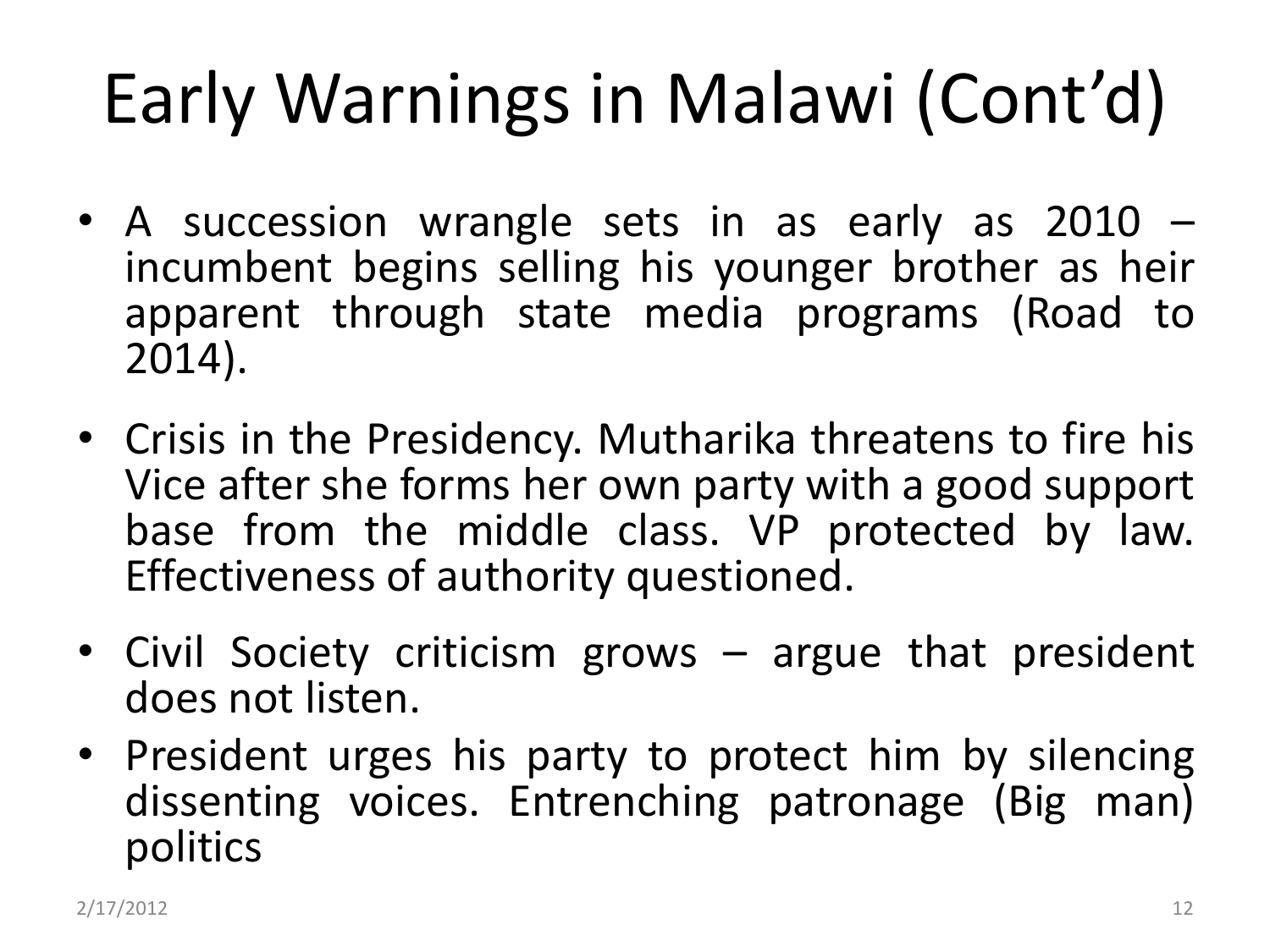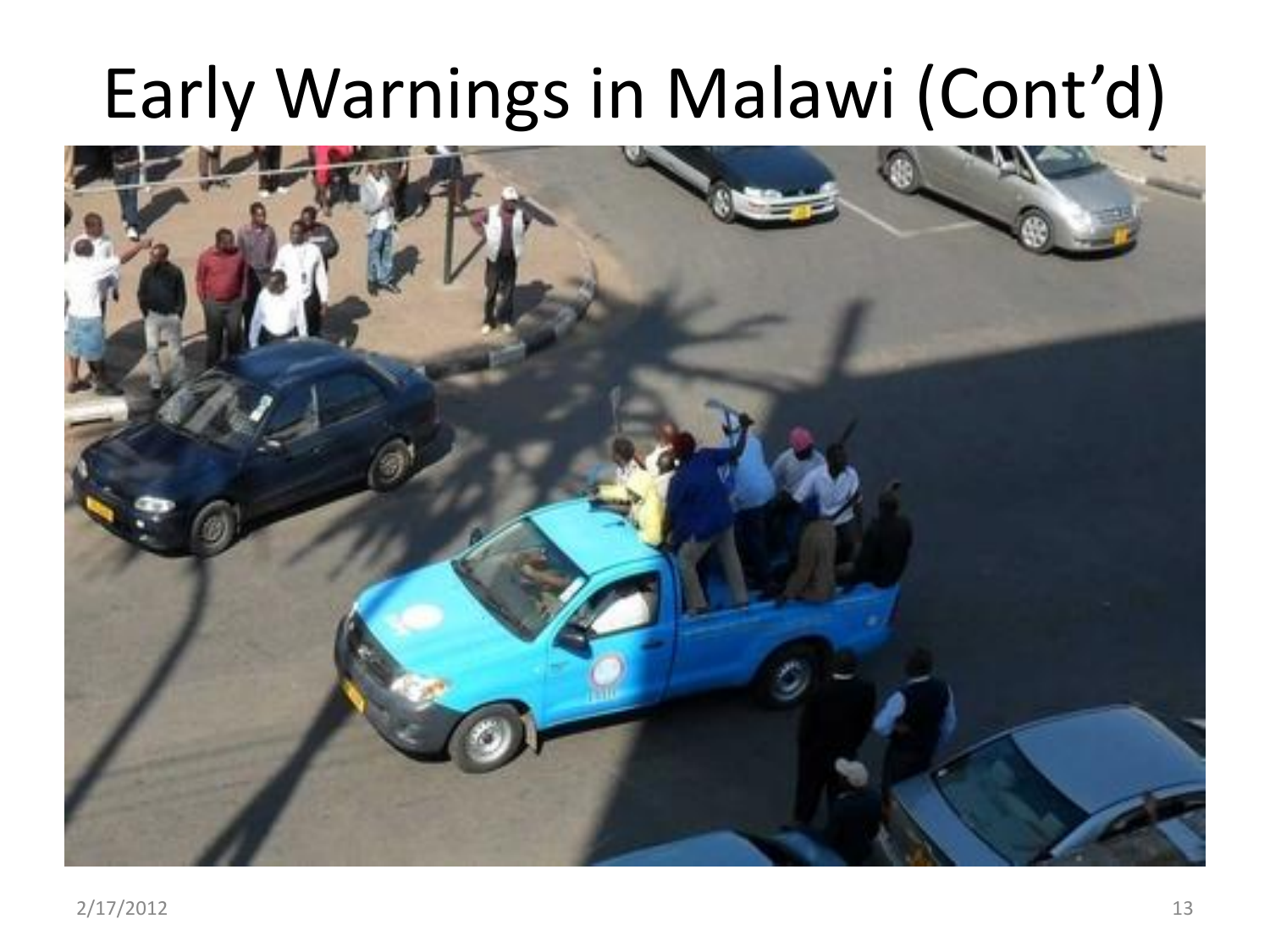- Abuse of donor funds amidst serious socioeconomic pressures: Purchase of a presidential jet using EU funds. Donors withhold aid.
- Increasing import costs for fuel coupled by forex shortage putting pressure on fuel availability
- Government adamant about devaluation of the local currency which was overvalued by almost 20% by 2010. This leads to a parallel forex market.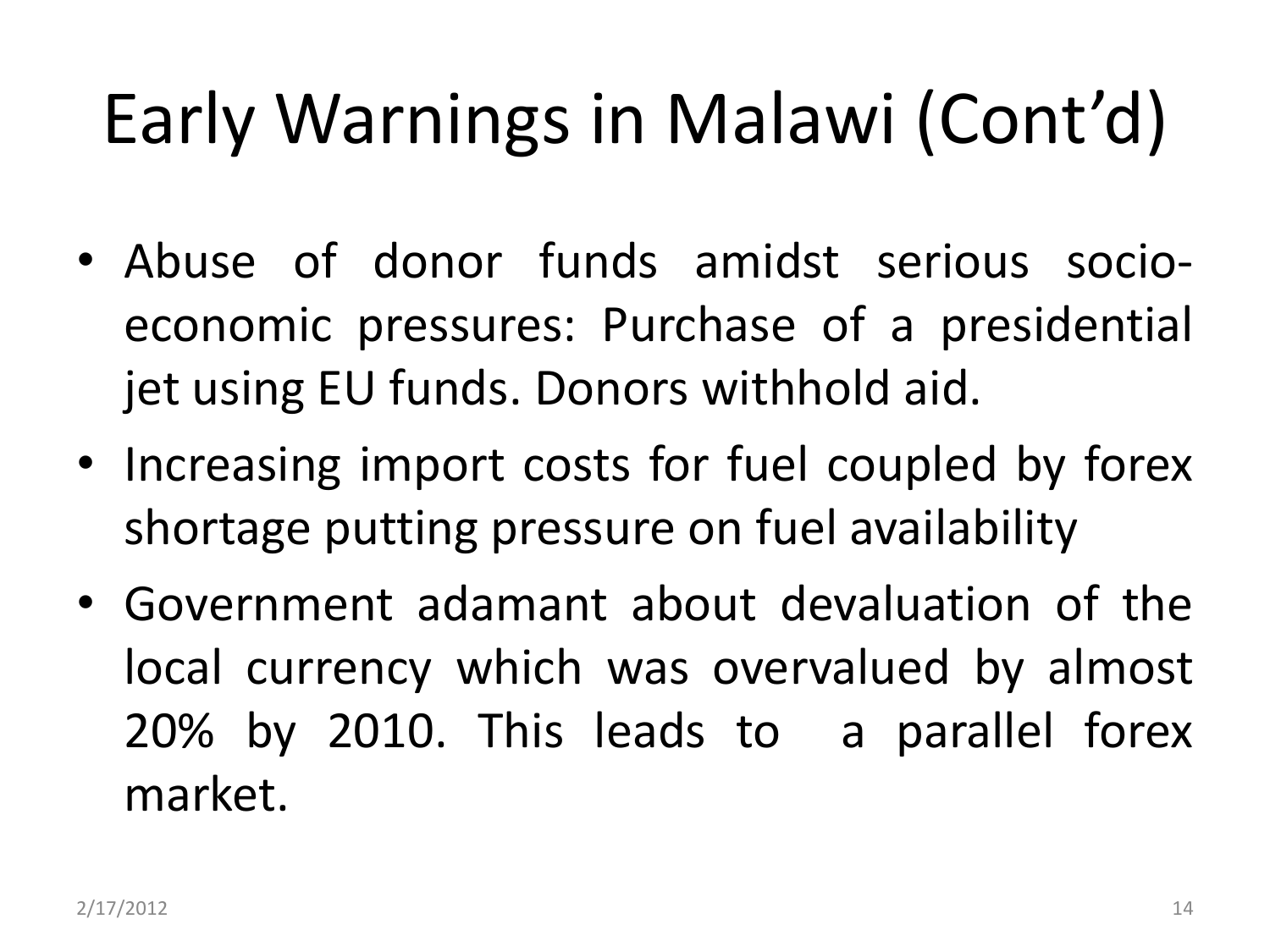- Government tramples on academic freedom. Dismisses 4 academics for inciting a labor action in defense of academic freedom.
- President ignores repeated concerns by 8 heads of foreign missions over deteriorating governance. Considers this stance imperialist.
- Expels a British High Commissioner, Fergus Cochrane Dyet for describing him as "becoming ever intolerant to criticism"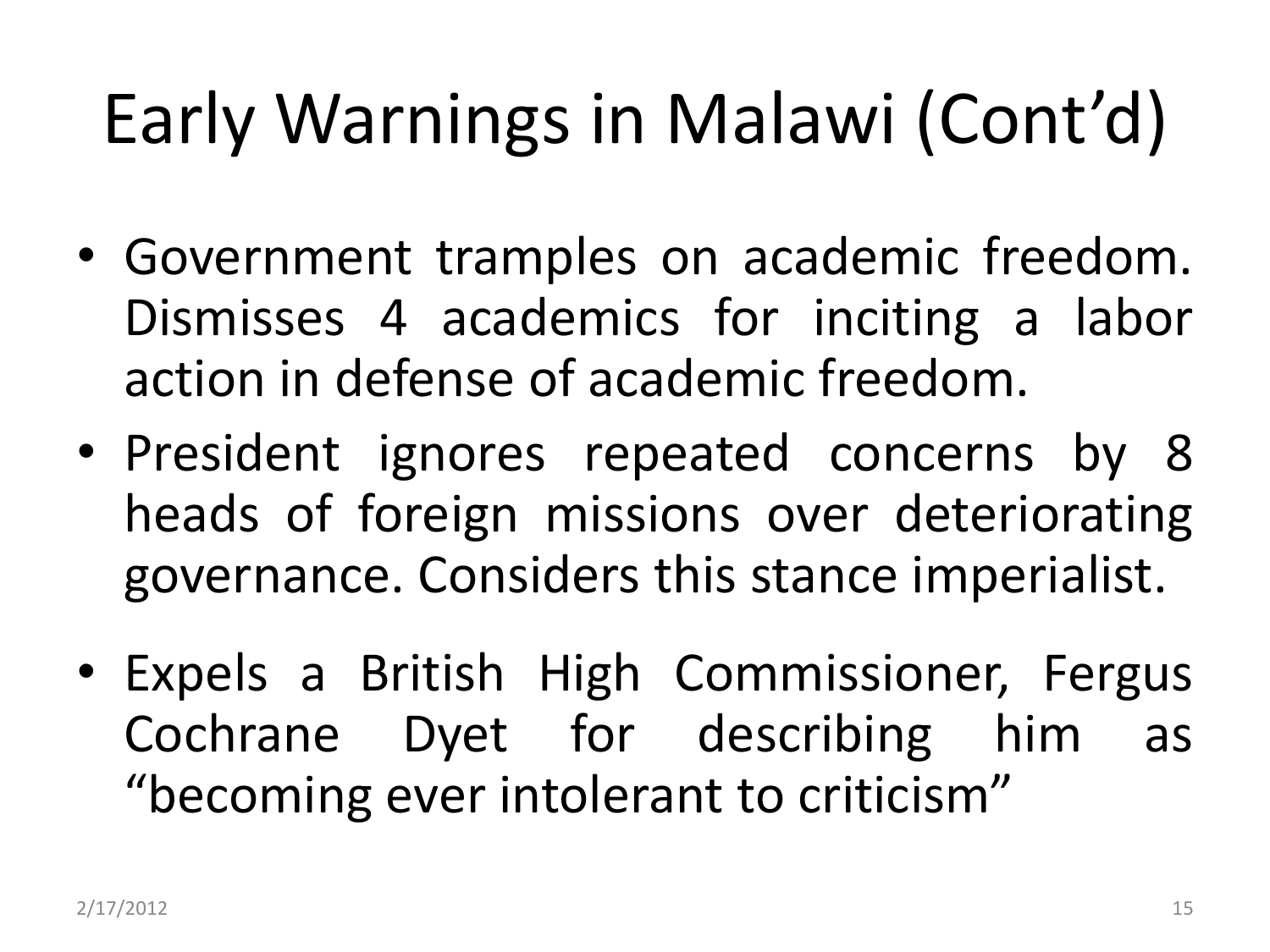- Govt uses monopoly of force against unarmed citizens in mass protests  $(20<sup>th</sup>$  and  $21<sup>st</sup>$  July 2011). Police and army deployed.
- Protests unmask a deep-seated security question (At what point should the army intervene in internal security matters?)
- President remains defiant even in the midst of international condemnation of the mass killings (He vowed to '**smoke out'** opponents).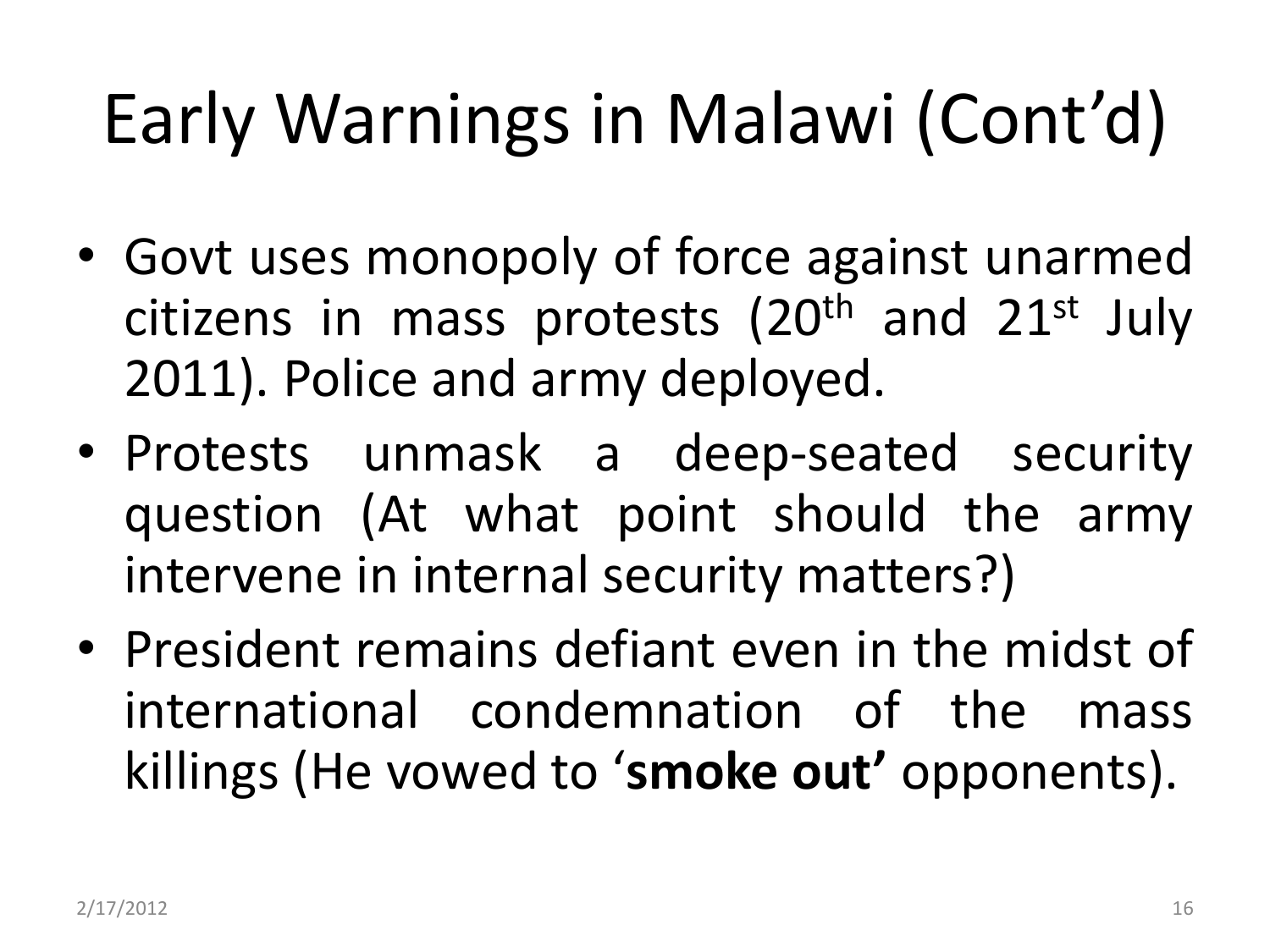- Donors aid withdrawal (40% of Malawi's national budget comes from aid).
- Malawi on a zero-deficit 'recurrent budget' financed by increased government taxes and fees. Development budget in limbo.
- Continued state predation regardless.
- Govt complains that donors, opposition and civil society engineering regime change.
- UN led mediation talks break bown.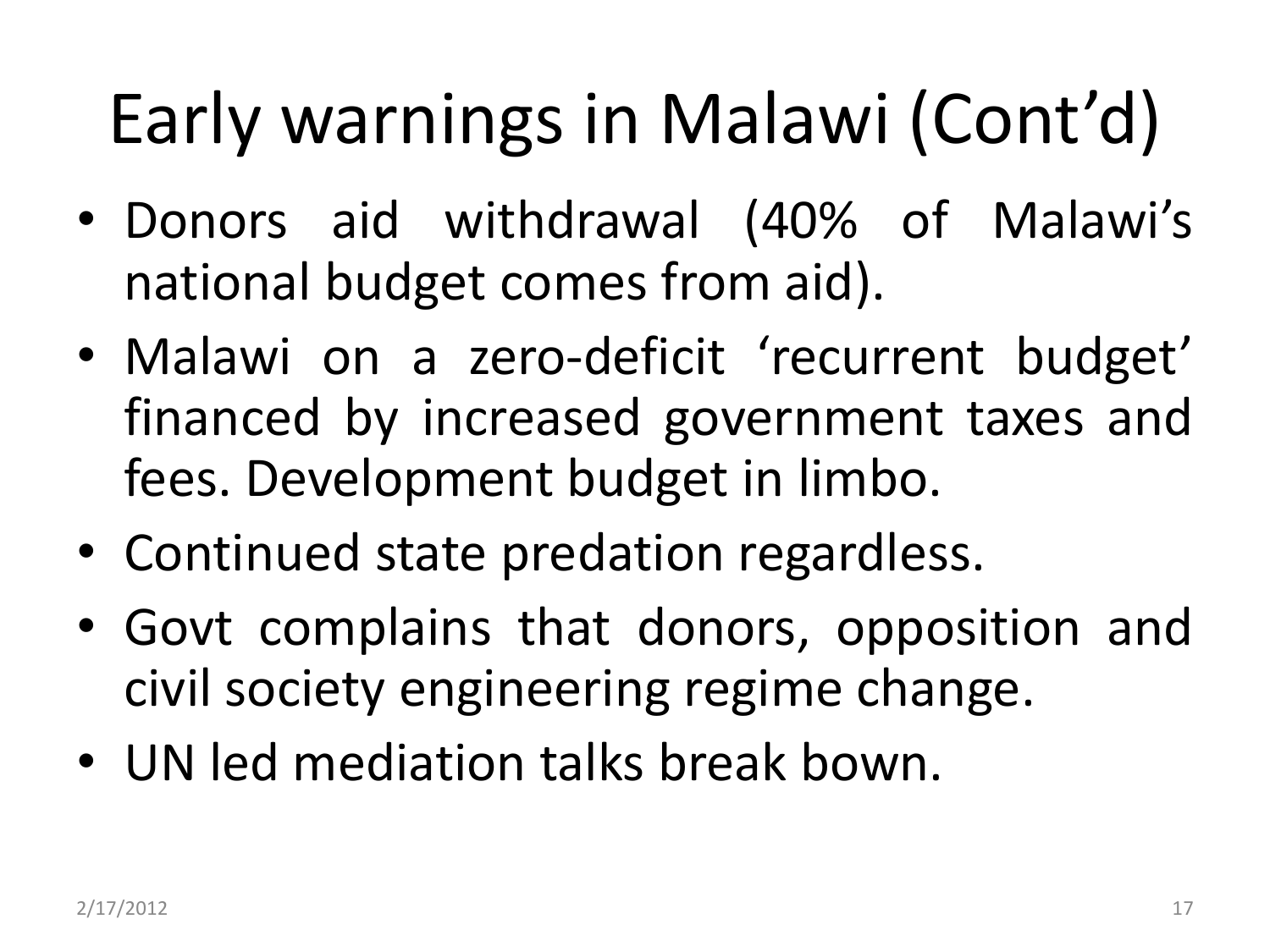#### **Regional dimension:**

• Angola SADC Summit (Aug, 2011) fails to discuss a Malawi report after Mutharika stays away. A missed opportunity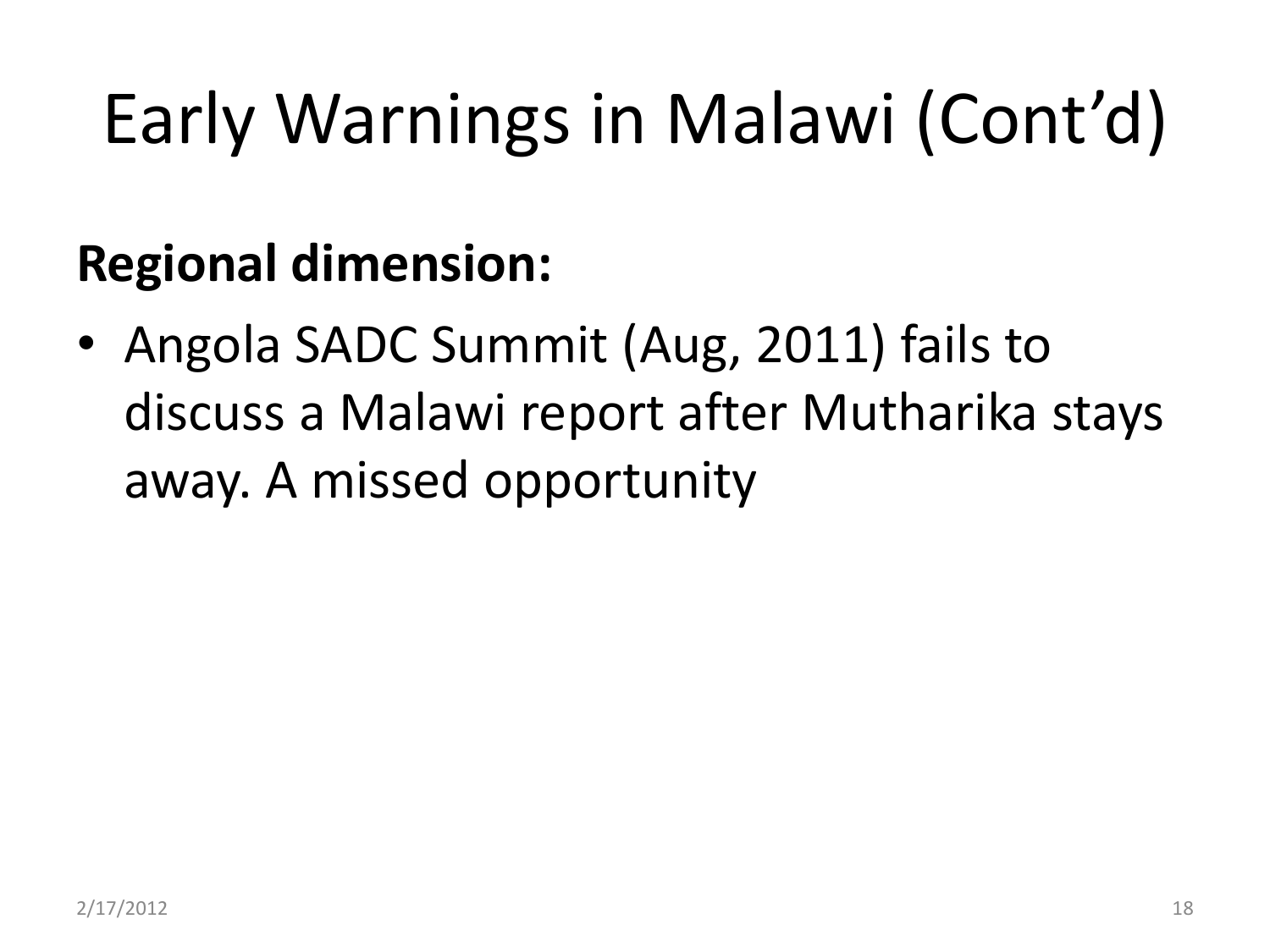### Concluding Reflections

- Malawi account reflects important flash points of a regime under stress.
- Further demonstrates that the very building blocks of hybrid regimes may become sources of its instability.
- Thus, stability of hybrid regimes should not be taken as a foregone conclusion on the assumption of their democratic process.